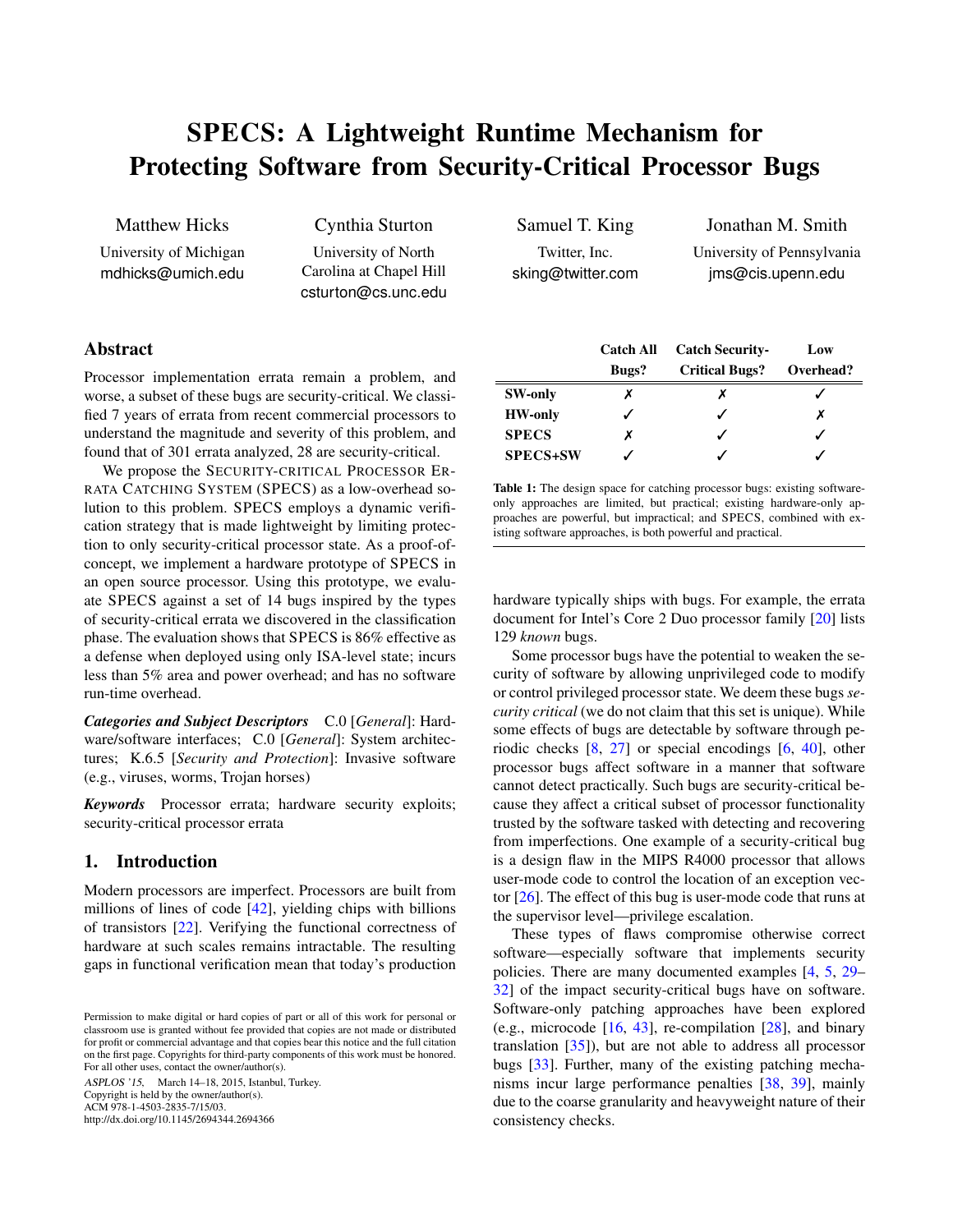<span id="page-1-0"></span>

Figure 1: Processor design flow with SPECS: (a) Hardware description language implementation of the instruction set (b) At some point during design, a bug is introduced. (c) Assertions that implement SPECS invariants are added to the processor, with taps directly on the outputs of ISA state storage elements. (d) To squash in-flight state, SPECS adds write gating to the inputs of ISA state storing elements and attaches the result of dynamic verification to the exception logic, which triggers existing recovery/repair software in the event of an invariant violation.

Alternatively, hardware-based bug defenses can address all processor bugs using checks on every cycle, but this comprehensiveness comes at a prohibitive cost in terms of hardware area and power. One example illustrating the tradeoffs of hardware patching mechanisms is Diva [\[1\]](#page-11-3). Diva relies on modular redundancy; a second formally-verified but lowerperformance processor core checks the calculations of the buggy, high-performance core. Diva can protect against all processor bugs, but is complex (potentially creating new processor bugs) and has a high hardware cost. A second example is Phoenix [\[37\]](#page-12-16), which detects potentially inconsistent processor state by comparing the hardware-level state of the processor to known buggy state values; Phoenix requires more hardware than Diva and cannot respond to unknown bugs.

Rather than incur the costs of protecting software from all processor bugs, we propose a hybrid approach, shown in Table [1:](#page-0-0) SPECS adds a small amount of additional hardware to the processor that dynamically verifies a subset of processor functionality. The goal is to protect software from security-critical processor bugs, especially those that it cannot protect itself from efficiently. SPECS works by enforcing instruction-set-specification-derived invariants on security-critical processor state dynamically. The invariants are enforced by a series of simple assertions in hardware (Figure [1\(](#page-1-0)c)). The assertions analyze ISA-level state and events to validate in-flight (i.e., not yet visible at the software level) ISA-level state updates. If in-flight state violates a SPECS invariant, a combination of assertions fire that then triggers an exception that squashes the inconsistent in-flight state (Figure  $1(d)$  $1(d)$ ). From here, existing software recovery/repair mechanisms take over—while SPECS continues to work in the background. Essentially, SPECS acts as an interposition layer for a range of existing processor repair and recovery approaches that allows software to execute past security-critical bugs safely.

<span id="page-1-3"></span>

| <b>AMD</b><br>ID# | <b>Synopsis</b>                                      | <b>Class</b>    | Sub<br>class |
|-------------------|------------------------------------------------------|-----------------|--------------|
| 418               | Incorrect translation tables used                    |                 |              |
| 561               | Incorrect page walks                                 | MА              |              |
| 731               | Using large pages causes incorrect IO address trans- |                 |              |
|                   | lations                                              |                 |              |
| 77                | Using unaligned descriptor table allows software to  | $X\overline{R}$ |              |
|                   | jump past the end of the table without causing an    |                 |              |
|                   | exception                                            |                 |              |
| 170               | May use instructions from old page tables pointed to |                 |              |
|                   | by old CR3                                           | ЕI              |              |
| 578               | Branch prediction causes invalid control flow        |                 |              |
| 639               | CALL instruction treated as a NOP                    |                 |              |
| 776               | Branch prediction causes invalid control flow        |                 |              |
| 144               | Shadow RAM not invalidated                           | <b>IR</b>       |              |
| 784               | Control register data leaked through load operation  |                 |              |
| 165               | Guest can clear data in VMCB                         |                 |              |
| 503               | Writes to APIC task priority register use the wrong  |                 |              |
|                   | register                                             | IU              | Π.           |
| 573               | Instruction pointer updated incorrectly              |                 |              |
| 734               | Incorrect data stored to and past VMCB               |                 |              |
| 770               | Privilege escalation                                 |                 |              |
| 171               | Execute breakpoint handler with mixed guest and      |                 |              |
|                   | host state                                           |                 |              |
| 248               | TLB pages not invalidated                            |                 |              |
| 342               | Interrupts disabled for guest                        |                 |              |
| 385               | Incorrect error address reported                     |                 |              |
| 401               | Hypervisor doesn't get correct IP                    |                 |              |
| 440               | CR3 not saved correctly                              | ПJ              | IX           |
| 563               | Flags not stored correctly in VMCB                   |                 |              |
| 564               | Auto halt flag not set in SMM save state             |                 |              |
| 659               | VMCB flag bit not cleared                            |                 |              |
| 691               | Cache not invalidated correctly                      |                 |              |
| 704               | Incorrect IP stored                                  |                 |              |
| 738               | Incorrect SP stored in VMCB                          |                 |              |
| 744               | A CC6 transition may not restore trap registers      |                 |              |
|                   |                                                      |                 |              |

Table 2: Security-critical errata mined from AMD processors manufactured between 2006 and 2013. The security-critical errata fit into five classes: MA (arbitrary memory access), XR (exception related), EI (execute incorrect instruction), IR (incorrect results), and IU (invalid register update). Further, there are two types of IU: IL (illegal) and IX (incorrect).

We make three contributions in this paper:

- We identify and classify security-critical errata from recent commercial processors and discover that these bugs involve invalid updates to privileged ISA-level state, which is updated in a few simple ways (Section [2\)](#page-1-1).
- We introduce a lightweight dynamic-verification strategy against security-critical processor bugs, providing an introspection point whenever security-critical state is updated outside the specification (Section [3\)](#page-2-0).
- We implement (Section [4\)](#page-5-0) and evaluate (Section [5\)](#page-7-0) SPECS, showing that it is possible to protect software from a range of realistic security-critical processor bugs. The evaluation shows that SPECS: (1) is able to detect 86% of the implemented processor bugs using only ISAlevel state; (2) requires less than 5% additional hardware; and (3) has no software run-time overhead.  $\frac{1}{1}$  $\frac{1}{1}$  $\frac{1}{1}$

<span id="page-1-2"></span><span id="page-1-1"></span><sup>&</sup>lt;sup>1</sup> We make the errata used for our analysis and our hardware and software source code available publicly [\[19\]](#page-12-17).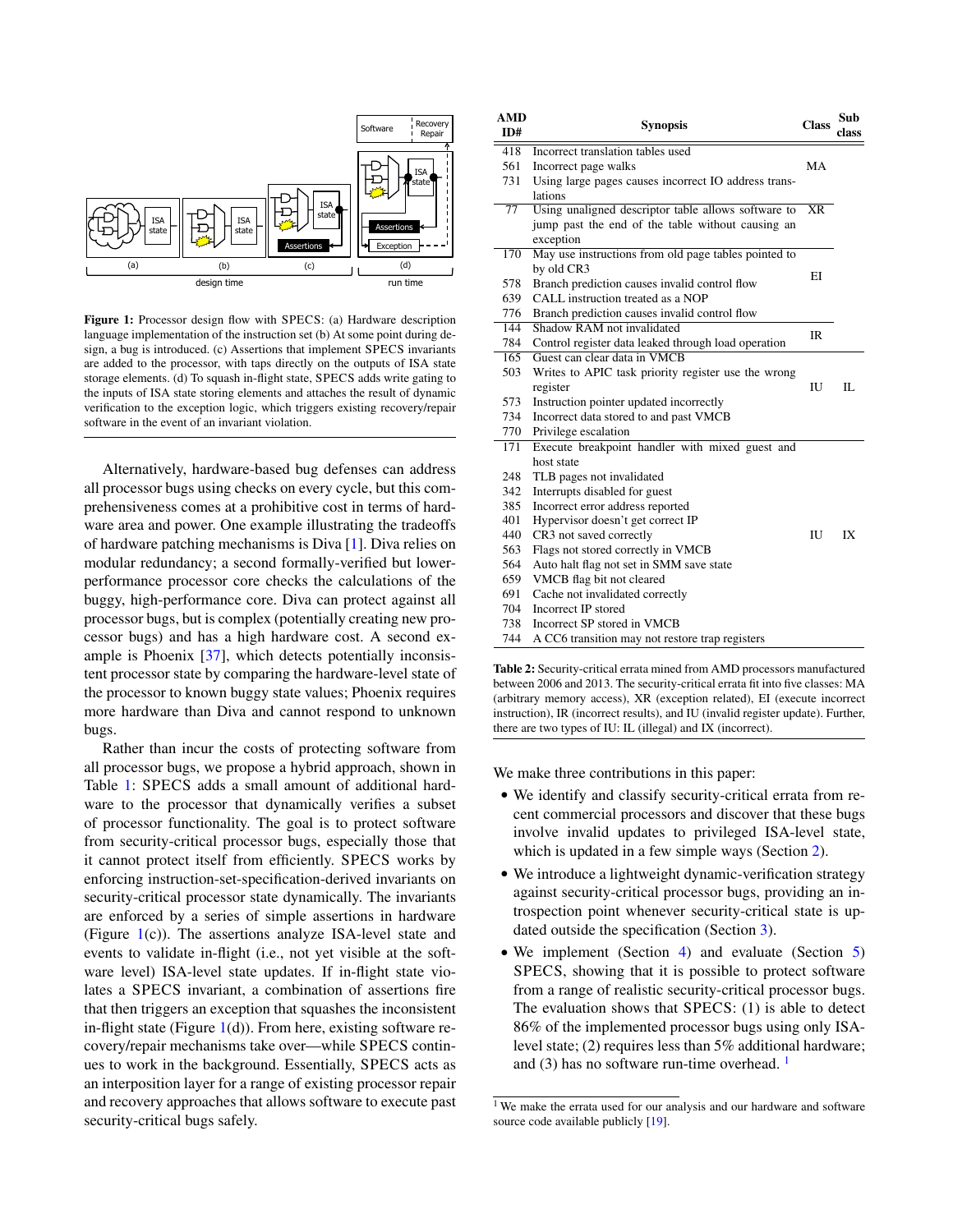# 2. Security-Critical Errata

Existing work on processor bugs as security vulnerabilities takes the approach of finding a single processor bug and realizing a usable software-level attack with that bug as a foothold [\[3,](#page-11-4) [11,](#page-12-18) [12,](#page-12-19) [23\]](#page-12-20). While this level of analysis highlights the threat of a specific security-critical processor bug, it does not give an idea of how pervasive security-critical bugs are, their range of effects, or what they have in common. We take a wider approach in an attempt to learn about security-critical bugs in general and to guide evaluation of our detection mechanism SPECS.

We took a systematic approach to identifying security vulnerabilities in processors. First, we collected the errata documents from the most popular commercial desktop, mobile, and embedded processors. To place a reasonable limit on this work, we limited ourselves to errata documents covering processors released in the last seven years (i.e., since 2007). For each errata document, we read the vendor's description of each erratum and determine if it represents a bug that *can* be used to allow unprivileged software to gain access to or control the behavior of privileged state of the processor in a way that contradicts the ISA. If the erratum is a possible attack foothold, we mark it as security critical. When errata documents are unclear about how software triggers the erratum, we mark it as security critical if, and only if, we believe it *possible* for a user process or guest OS to trigger it.

Table [2](#page-1-3) gives the results from our classification of AMD errata. From a total of 301 AMD errata, we found 28 to be security critical, and split these into 5 classes: IU (invalid register update) (64%), EI (execute incorrect instruction) (14%), MA (arbitrary memory access) (11%), IR (incorrect results) (7%), XR (exception related) (4%). Figure [2](#page-2-1) presents a visualization of the distribution of errata into the five classes.

Since it is not immediately clear from the class names what properties of a security-critical bug cause it to be in that class, here is an example bug for each class:

*IU - invalid register update:* There are two sub-classes of IU bugs: IL and IX. Regardless of sub-class, this class of bug is marked by the contamination of a privileged ISA-level register. The sub-class IL refers to contaminations that lowprivilege software can use to bypass security policies implemented by higher-privileged software (e.g., if a user process could execute a sequence of instructions that caused the processor to execute in supervisor mode). The sub-class IX refers to when a processor bug causes security-related commands from privileged software to be essentially ignored. From the perspective of SPECS these two sub-classes are the same because SPECS focuses on the state itself, agnostic of how it became contaminated.

*EI - execute incorrect insn:* This class of bug is marked by the processor executing a different instruction than a perfect processor would. In this class, the processor correctly exe-

<span id="page-2-1"></span>

Figure 2: Class-wise composition of the security-critical errata.

cutes the instruction, but somewhere earlier in the pipeline, the instruction itself was contaminated. This is usually due to incorrect control flows caused by the processor bug.

*MA - memory access:* This class of bug is marked by the ability for any software to access memory that it should not have access to given the specification. This includes memory caches, but does not include valid accesses to shared memory buffers that were not cleared correctly (see IR).

*IR - incorrect results:* This class of bug is marked by an operation returning an incorrect result or not correctly updating the state (micro-architectural or ISA) of the processor correctly given the executed instruction.

*XR - exception related:* This class of bug is marked by an exception being ignored when it should have been handled, by the handling of an exception that should have been ignored, or by passing control to the wrong exception handler.

# <span id="page-2-0"></span>3. SPECS Design

SECURITY-CRITICAL PROCESSOR ERRATA CATCHING SYSTEM (SPECS) is a lightweight, hardware-based approach to protecting software from the processor bugs that can compromise system security. SPECS protects against bugs that affect reads and writes of privileged processor state. Included in this set are the bugs that software-only approaches are not be able to protect against. To detect processor bugs, it is necessary to know when and in what way processor state changes. Software-only approaches necessarily rely on privileged state as a key component of their consistency check implementation. When a security-critical processor bug compromises this privileged state, then so to are the consistency checks. Furthermore, SPECS provides a precise introspection point when privileged state changes, without which software must rely on polling or other, more coarse grain, introspection points (e.g., page faults); both decrease common case performance and leave gaps that make the system vulnerable.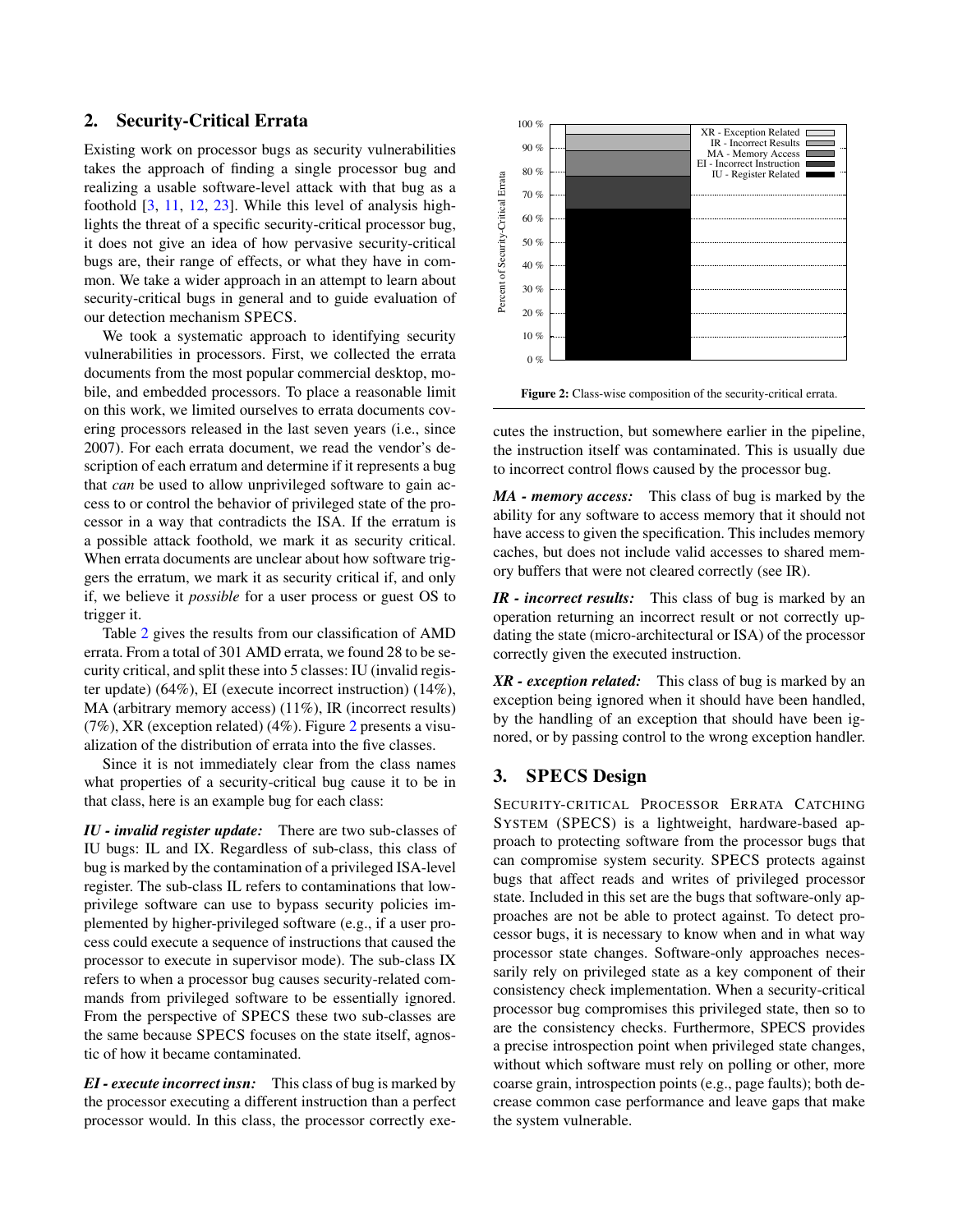SPECS catches security-critical processor bugs precisely by enforcing a select set of invariants dynamically. SPECS invariants are properties over architecturally visible processor state and events (i.e., ISA-state). They are derived from the instruction set specification and govern how and when updates to privileged processor state can occur. An example of the type of bug that SPECS will catch is privilege escalation: a change in processor mode from low to high privilege that is not consistent with the instruction set specification. Privilege escalation bugs have occurred in recent commercial processors (see Section [2\)](#page-1-1).

# 3.1 An example invariant and assertion

We use the privilege escalation bug to help illustrate the concepts of a SPECS invariant and the implementation of that invariant using a combination of simple assertions. To start, we describe privilege escalation as a violation of the following invariant:  $I_0 \doteq \mathbf{A}$  change in processor mode from low privilege to high privilege is caused only by an exception or a reset.

Invariant  $I_0$  is a statement that the instruction set specification says must be true of the system at all points of execution.

In SPECS, invariants are enforced by composing (with Boolean operations) one or more simple assertions on ISAlevel processor state. For example, SPECS enforces  $I_0$  in the following way:

$$
A_0 \doteq assert(risingEdge(\text{SR} \text{ [SM]}) \rightarrow (\text{NPC}[31:12] = 0) \land
$$
  

$$
risingEdge(\text{SR} \text{ [SM]}) \rightarrow (\text{NPC}[7:0] = 0) \lor
$$
  

$$
risingEdge(\text{SR} \text{ [SM]}) \rightarrow (\text{reset} = 1)).
$$

SR[SM] represents the supervisor mode bit of the processor's status register and an exception is indicated by the next program counter, NPC, pointing to an exception vector start address. In our implementation (see Section [5\)](#page-7-0), the exception vector start address is of the form 0x00000X00 (the "X" indicates a don't-care value).<sup>[2](#page-3-0)</sup>

## 3.2 Design principles

The high-level design of SPECS follows three principles;

- 1. *Maintain current ISA abstractions.* SPECS should detect processor imperfections automatically, without changes to existing software.
- 2. *Keep the common case fast.* SPECS should only interrupt software in the rare case that a processor violates one of SPECS's security invariants—precise introspection.

<span id="page-3-1"></span>

Figure 3: Flow of detection and recovery in SPECS: 1) Software executes normally on the processor while invariants implemented using hardware assertions check the processor's state for specification violations. 2) A violation of a SPECS invariant triggers an exception and prevents state updates. 3) The exception causes any in-flight (i.e., contaminated) state to be flushed and control passes to existing recovery/repair software. 1) SPECS continues to protect the recovery/repair software.

3. *Be practical.* To maximize practicality, we aim to implement invariants using only ISA-level state. The ISA is more stable across processor families and less complex than micro-architectural state. Additionally, SPECS implements invariants using improved versions of industrystandard assertions.

## 3.3 Assumptions

SPECS relies on three assumptions. The first is that the instruction set specification is correct. Ambiguities in the specification lead to implementation differences, which lead to security vulnerabilities [\[45\]](#page-12-21). For SPECS, the specification drives the design and implementation of the invariants; thus, specification ambiguities can lead to false detections or worse, missed detections.

The second assumption is that it is possible to dynamically verify the correctness of an ISA-level state update using only the current ISA-level state and the instruction. This forms the basis of our approach: SPECS invariants are defined over the proposed ISA-level state update, the current instruction, and the current ISA-level state. When this assumption does not hold, we have to implement security invariants using low-level state (see Section [5](#page-7-0) for one exception) or risk missing bug activations.

Finally, the focus of our work is the pipeline core of the processor; we assume the memory hierarchy is correct. Note that we do not foresee any fundamental limitations to applying the SPECS approach to other units in a processor. Our experience indicates that the SPECS approach works well where it is possible to precisely define expected behavior and where there is a subset of critical behaviors that need protecting.

## 3.4 SPECS components and interactions

Figure [3](#page-3-1) shows the key components of SPECS and their interactions. Software executes normally on the processor

<span id="page-3-0"></span><sup>2</sup> This might seem as if it leaves the door open for a processor attack that escalates privilege while executing at an address that matches the form 0x00000X00, but it does not. Pages in that address range have supervisor permissions set which implies that code executing in that address range is already in supervisor mode. If software that exercises a security-critical processor bug attempts to allow user mode execution of supervisor mode pages, SPECS includes an invariant to detect such misbehavior.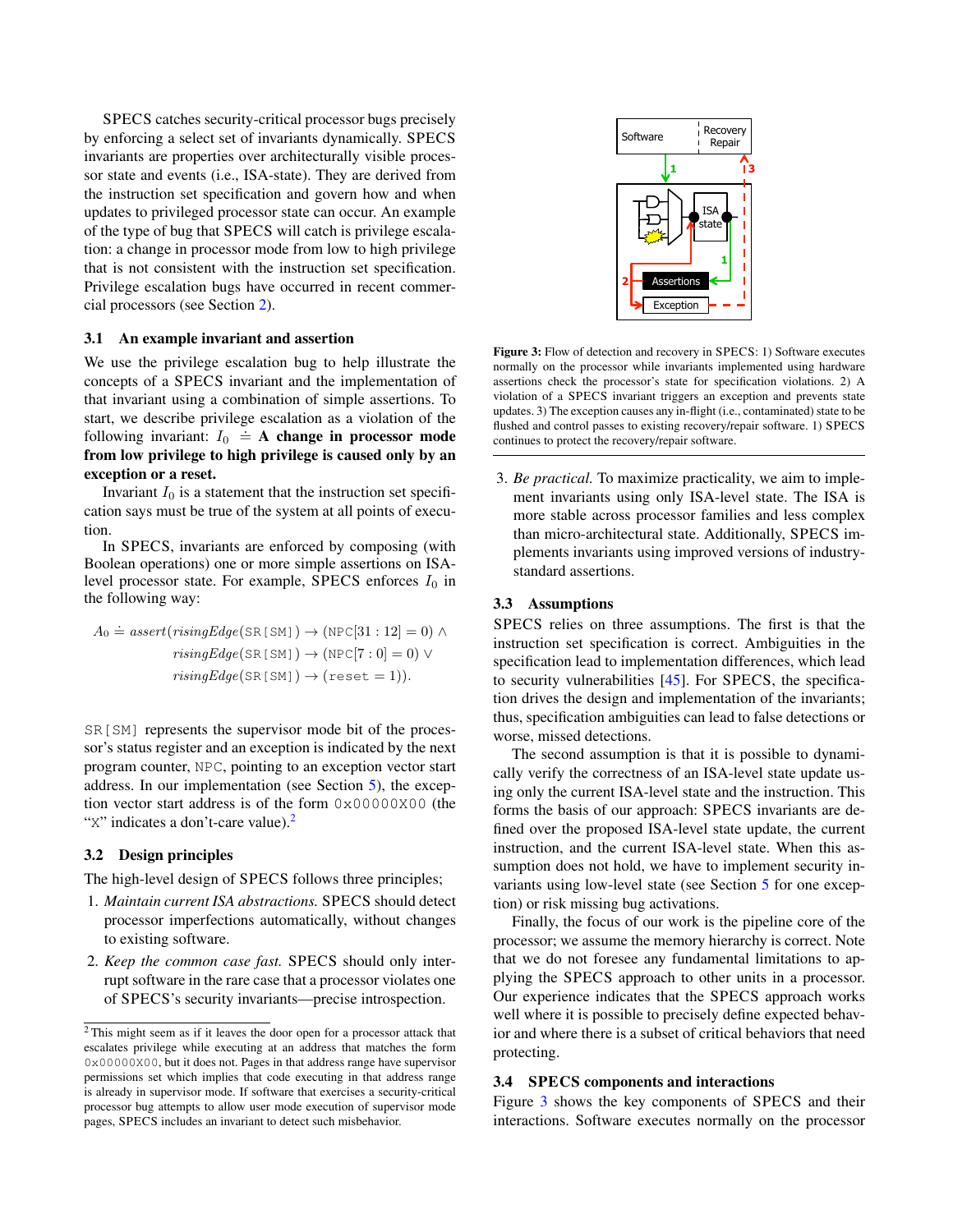while assertions in hardware check processor ISA-level state and events for specification violations. The assertions verify that a proposed ISA-level state update is valid—i.e., does not violate an invariant—for security-critical state given the instruction and the current (already verified) ISA-level state. If the proposed ISA-level state update is valid, then: (1) no combination of assertions fire to signify an invariant violation; (2) the processor is allowed to commit the proposed state to the ISA level; and (3) execution continues. On the other hand, if a state update violates an invariant, SPECS triggers an exception causing any contaminated inflight state to be flushed. From this point, existing recovery/repair software can take control as required to push the state of software forward. Note that SPECS continues to protect the recovery/repair software; this added safety requires that any recovery/repair approach be able to handle recursive detections.

#### 3.5 History

Some invariants require more history than the current and proposed ISA-level state provide. For invariants over control flow (Section [4\)](#page-5-0) we need to check previous instructions for valid causes of control flow discontinuities. Valid causes of control flow discontinuities in our implementation are branches and jumps; return from exception; system calls and traps; and exceptions. For exceptions and system calls/traps (which we treat as exceptions) the assertion logic doesn't need any extra history information because the current PC informs us whether we got here due to one of the listed events. For this, we look to see if we are at an address associated with a exception handler. For return from exception instructions, we need to know the instruction before the break in control flow. The remaining control flow disrupting events require the ability to see the instruction associated with the current (most recently verified) ISA-level state to verify that it was a jump or branch. Making the history problem worse is an architectural feature known as a branch delay slot. In many architectures, including the one we implement SPECS in, the processor always executes the instruction directly after the branch/jump instruction; thus the instruction after jumps/branches is also executed. The goal of the branch delay slot is to reduce the number of pipeline bubbles due to breaks in control flow. This means that when SPECS's continuous control flow invariant gets violated, we have to look back two instructions previous for a branch or jump instruction.

<span id="page-4-1"></span>There are two ways to solve this problem: we can store the previous two instructions or we can store—and use in our assertions—the previous two assertion results. We choose to implement the latter since it requires two extra flip-flops for each micro assertion that is impacted by a delay slot and one for those that are not (7 total), since the result of all assertions is a single bit. In comparison, keeping the previous two instructions around would require 64 additional flip-flops.

<span id="page-4-0"></span>

Figure 4: Low-level hardware support required for SPECS: SPECS requires direct access to state holding elements (i.e., before any other circuit manipulates the value) and requires the ability to prevent updates to ISA-level state in the event of invariant violations. Without either of these, SPECS misses bugs in our evaluation platform.

#### 3.6 Instruction stability

A preliminary evaluation showed that SPECS missed security-critical bugs that changed the instruction in the pipeline. For example, a security-critical processor bug could change a privilege de-escalation into a no-op, causing it to be ignored and resulting in a privileged escalation. SPECS misses such bugs because it must trust the instruction as a state input. Additionally, there is only a single instruction at the ISA-level (SPECS reads the decode stage version), but in reality each pipeline stage may see a different instruction.

To ensure that we can trust that SPECS's view of the instruction is what the pipeline sees, we add a microarchitectural-level invariant that enforces instruction integrity as it moves through the pipeline. The invariant states that the instruction loaded from memory is seen at each pipeline stage. Refer to Section [4](#page-5-0) for detailed information on this invariant.

#### 3.7 Local state taps

It is critical that the assertions get their view of ISA-level state from as close to the state holding element as possible. Any logic between the state holding element and SPECS's state taps is vulnerable to bugs. In fact, in the first SPECS prototype, we missed catching bugs (bug 5) due to buggy logic between the state taps and the state holding element. Figure [4](#page-4-0) shows our general approach to solving this problem. We find the actual memory that holds the state value, and read the state directly from that memory's output. Often times, this reduces to inserting SPECS's state taps between the state holding element and the rest of the processor.

# 3.8 Invariant state update gating

Similar to where we place SPECS's state taps, we found that we need to add write gates directly to the inputs of state holding elements. It is essential that SPECS squashes in-flight state when invariants are violated. We do this is by guarding writes at each privileged ISA-level state element using the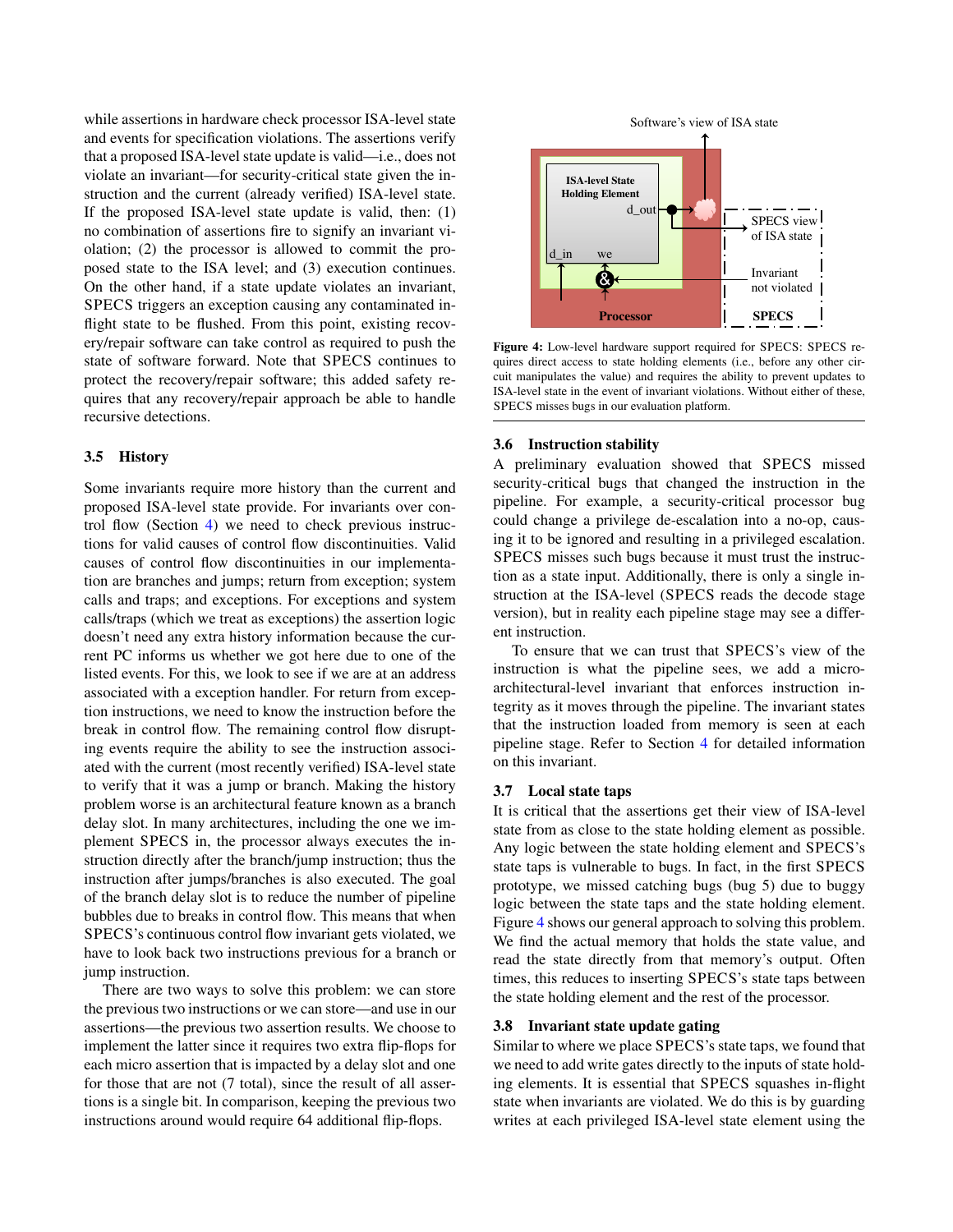<span id="page-5-2"></span>

|    | <b>ID</b> SPECS Invariant                               | <b>OVL</b> Implementation                                                                                                                                                                                                                                                  |
|----|---------------------------------------------------------|----------------------------------------------------------------------------------------------------------------------------------------------------------------------------------------------------------------------------------------------------------------------------|
|    | Execution privilege matches page privilege              | always((SR_SM & MMU_SXE) $\ $ ( $\overline{SR\_SM}$ & MMU_UXE))                                                                                                                                                                                                            |
| 2  | $SPR = GPR$ in register move instructions               | $posedge(INSN = 1.MTSPR, SPR = GPR)$                                                                                                                                                                                                                                       |
| 3  | Updates to exception registers make sense               | posedge((PC & 0xFFFFF0FF) = 0, (EEAR = EA) && (EPCR = SR[DSX] ? PPC-4 : PPC) &&<br>$(ESR = (SR & QXFFFFDFFF))$                                                                                                                                                             |
| 4  | Destination matches the target                          | $posedge(GPR_WRITTEN, GPR_TARGE = (INSN & TRRGET_MASK))$                                                                                                                                                                                                                   |
| 5. | Memory value in $=$ register value out                  | posedge((INSN = 1.LWZ) $\parallel$ (INSN = 1.LHZ) $\parallel$ (INSN = 1.LHS) $\parallel$ (INSN = 1.LBZ) $\parallel$ (INSN = 1.LBS),<br>$GPR = MEM_BUS$                                                                                                                     |
| 6  | Register value in $=$ memory value out                  | posedge((INSN = 1.SW) $\parallel$ (INSN = 1.SH) $\parallel$ (INSN = 1.SB), GPR = MEM_BUS)                                                                                                                                                                                  |
| 7  | Memory address = effective address                      | posedge((INSN = 1.SW) $\parallel$ (INSN = 1.SH) $\parallel$ (INSN = 1.SB) $\parallel$ (INSN = 1.LWZ) $\parallel$ (INSN = 1.LHZ) $\parallel$<br>$(INSN = I. LHS)$ $\parallel$ (INSN = 1.LBZ) $\parallel$ (INSN = 1.LBS), ADDR_CPU = ADDR_BUS)                               |
| 8  | Privilege escalates correctly                           | posedge(SR['OR1200_SR_SM], (RST = 1) $\ $ (PC = 0x00000X00))                                                                                                                                                                                                               |
| 9. | Privilege deescalates correctly                         | $posedge(INSN = I.REFE, SR['OR1200_SR_SM] = ESR['OR1200_SR_SM])$ & $posedge((INSN = I.REFE, SR['OR1200_SR_SM])$<br>$1. MTSPR$ ) && (INSN_target = SR), SR['OR1200_SR_SM] = GPR_SOURCE['OR1200_SR_SM])                                                                      |
| 10 | Jumps update the PC correctly                           | $next((INSN = JMP)    (INSN = BR), PC = EA, 2)$                                                                                                                                                                                                                            |
| 11 | Jumps update the LR correctly                           | $next((INSN = JMPI)    (INSN = JMPI)$ , $LR = PPC+4, 2)$                                                                                                                                                                                                                   |
|    | 12 Instruction is in a valid format                     | always((INSN & Class_Mask) = Class) && ((INSN & Reserved_Mask) = 0)                                                                                                                                                                                                        |
|    | 13 Continuous Control Flow                              | delta(PC, 4, 4)    assert((INSN = JMP)    (INSN = BR)    (INSN = RFE))   <br>$assert((PC & QxFFFFF0FF) = 0)$                                                                                                                                                               |
|    | 14 Exception return updates state correctly             | $next(INSN = I, RFE, (SR = ESR) \&& (PC = EPCR), 1)$                                                                                                                                                                                                                       |
| 15 | Reg change implies that it is the instruction<br>target | (posedge(GPR_Written, (INSN & OPCODE_MASK) = $(20-2F, 06, 38)$ ) & bosedge(GPR_Written,<br>(INSN & TARGET_MASK) = GPR_Written_Addr)) $\parallel$ posedge(GPR9_Written, ((INSN & OP-<br>$CODE\_MASK$ ) = JAL) $\ $ ((INSN & OPCODE_MASK) = JALR))                           |
|    | 16 SR is not written to a GPR in user mode              | $posedge(GPR_WRITTEN, GPR_TARGET \neq SR)$                                                                                                                                                                                                                                 |
| 17 | Interrupt implies handled                               | $next((INSN & QxFFFF0000) = 0x20000000, ((PC & Qx000000F00) = 0xE00)$<br>$((PC & 0x00000F00) = 0xC00), 1)$                                                                                                                                                                 |
|    | 18 Instruction not changed in the pipeline              | $next(\overline{IF_{flush}} \& \text{ICPU}_{{-ack}} \& \overline{IF_{-}freeze}, \text{INSN}_{{-F}} = \text{INSN}_{{-}}\text{MEM})$<br>$next(\overline{ID\_freeze}, \text{INSN} = \text{INSN} \cdot F)$    $next(\overline{EX\_freeze}, \text{INSN} \cdot E = \text{INSN})$ |

Table 3: Invariants developed to protect against security-critical processor bugs: The first 14 invariants were developed by only looking at the specification. The next three invariants were added in response to what we learned in classifying existing commercial processor errata (Section [2\)](#page-1-1). The final invariant was added after one of our errata-based bugs evaded the initial SPECS implementation (Section [5\)](#page-7-0).

result of SPECS's invariants. Figure [4](#page-4-0) shows how we add write gating: we add an AND gate to the pre-existing write enable signal that controls updates to the state item. The AND gate takes the original write enable and a signal which takes the value zero whenever any invariant fires. Write gating causes writes to any protected state to be ignored if the current execution violates any SPECS invariant.

# <span id="page-5-0"></span>4. SPECS Invariants

This section details the SPECS invariants for our OR1200 based prototype. $3$  Table 3 contains an identification number, concise description, and assertion-level implementation for each SPECS invariant. These invariants are *not* ad hoc: 1–14 come directly from the specification, 15–17 come from our analysis of AMD errata, and 18 comes from our preliminary evaluation. Additionally, there are fewer errata than there are security-critical errata because many security-critical have the same effect (i.e., they are in the same class) even though the activation mechanism is different and SPECS is concerned only with effect.

# 4.1 Assertions

Before tackling the invariant descriptions, it is important to understand the behavior of the assertions we construct them out of. In keeping with our design goals, we modify industry standard Open Verification Library (OVL) assertions [\[14\]](#page-12-22) so that they are synthesizable (originally, some were simulation-only). We are able to construct all 18 of the SPECS invariants using only 4 of the more simple OVL assertions:

- *always*(expression): expression must always be true
- *edge*(trigger, expression): expression must be true when the trigger goes from 0 to 1
- *next*(trigger, expression, cycles): expression must be true cycles instruction clock ticks after trigger goes from 0 to 1
- *delta*(signal, min, max): when signal changes value, the difference must be between min and max, inclusive

# 4.2 Invariant descriptions

Table [4](#page-6-0) contains written descriptions of each invariant in Table [3](#page-5-2) and provides details of the OR1200 as needed. It is numbered to coincide with the ID listed in Table [3.](#page-5-2)

<span id="page-5-1"></span><sup>3</sup> Since we do not have access to the source code for any AMD processor covered by our errata analysis, we experiment on the OR1200. The OR1200 is a RISC processor with a Harvard architecture, five-stage pipeline, memory management unit, and caches—comparable to a mid-range mobile part.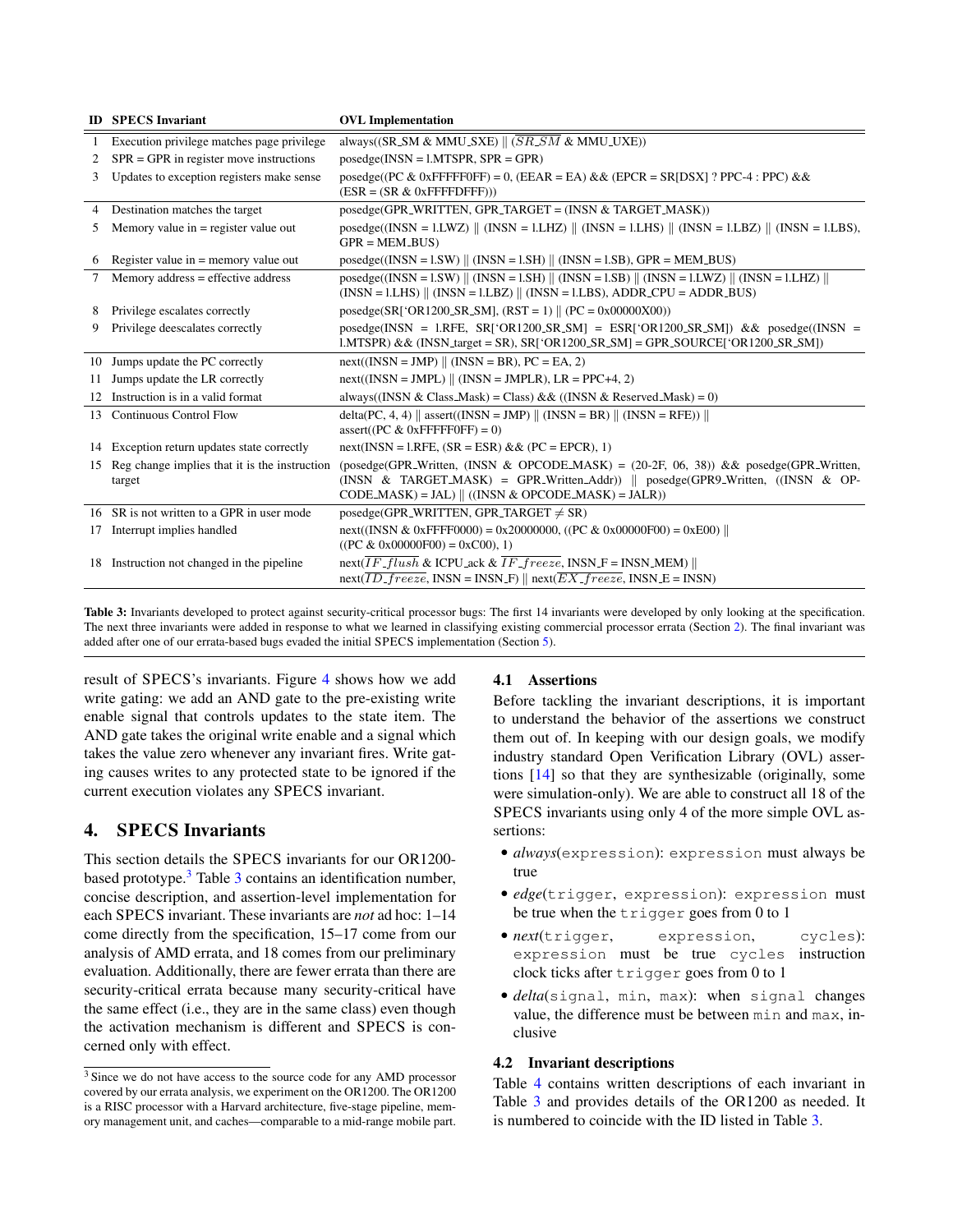#### <span id="page-6-0"></span>ID SPECS Invariant Description

- 1 The privilege of the memory page the current instruction comes from matches the privilege of the processor.
- 2 Instructions that load a special-purpose register (privileged) with a value from a general-purpose register load do not modify the general-purpose register value.
- 3 The OR1200 has three registers that save the state of software when an exception occurs. The EPCR stores the PC at the time of the exception, the ESR stores the status register (SR), and the EEAR stores the effective address at the time of the exception. This invariant fires when any of these exception registers are not updated correctly.
- 4 The register update as the result of executing an instruction is the register specified as the target register by the instruction.
- 5 In memory loads, the value stored in the target register is exactly the value from the memory subsystem.
- 6 In memory stores, the value sent to the memory subsystem is exactly the value of the register specified in the store instruction.
- 7 The address sent to the memory subsystem is exactly the effective address given the GPR values and instruction contents (i.e., addressing mode and immediate).
- 8 If the execution privilege, stored in SR, goes from 0 (user mode) to 1 (supervisor mode), then it must be the result of taking an exception or a processor reset.
- 9 The execution privilege goes from 1 to 0 when a value with a 0 in the mode bit position is loaded into SR or when a return from exception is executed and the mode bit in the ESR is 0.
- 10 Branch and jump instructions generate the correct effective address and that effective address is loaded correctly into the program counter (PC).
- 11 Jump and link instructions store the address of the instruction immediately following the delay slot instruction to the link register (LR).
- 12 The reserved bits of a given instruction are set to 0 for each instruction encoding class
- 13 The address of the current instruction is the address of the previous instruction plus four. This invariant is a building block used to trigger other invariants that verify control flow discontinuities.
- 14 The return from exception instruction causes the PC to be loaded from EPCR and the SR to be loaded from ESR.
- 15 When a register changes, it must be specified as the target of the instruction.
- 16 When a target unprivileged register changes, the value written to that register is not equal to the SR.
- 17 When a software created interrupt occurs the processor passes control to the appropriate exception handler. In the OR1200, the exception handlers are at fixed address in the start of the system's address space.
- 18 Once the instruction fetch stage latches a new instruction, that instruction stays the same as it transitions between pipeline changes. In the OR1200, the instruction is not needed by the memory or write-back stages, so the invariant only checks up to the execute stage. Additionally, the OR1200 squashes mid-pipeline instructions by changing the instruction to a special no-op instruction, so we have to gate invariant 18 on a check to see if the instruction changed to this special no-op.

Table 4: Detailed descriptions of invariants; IDs correspond to the invariant IDs in Table [3.](#page-5-2)

<span id="page-6-1"></span>

<span id="page-6-2"></span>

Figure 5: The proportion of each OVL assertion that we use in implementing SPECS invariants. The OVL assertions are ordered left to right in terms of increasing hardware complexity.

#### 4.3 Invariant analysis

Figure [5](#page-6-1) shows that the most common OVL assertion is *always*, followed closely by *edge*. *delta* is used only once. One observation is that the use of an assertion is inversely proportional to its complexity: we use the simplest assertions most often. Another observation is that we can implement all

Figure 6: For each SPECS invariant, the number and type of OVL assertions required to implement the invariant and the composition of OVL assertions.

of our invariants using only 4 of the 33 assertions provided by OVL.

Figure [6](#page-6-2) shows how many of each OVL assertion it takes to construct each SPECS invariant. 13 of the 18 invariants use only a single type of assertion. For the invariants that require multiple types of assertions, there is no clear pattern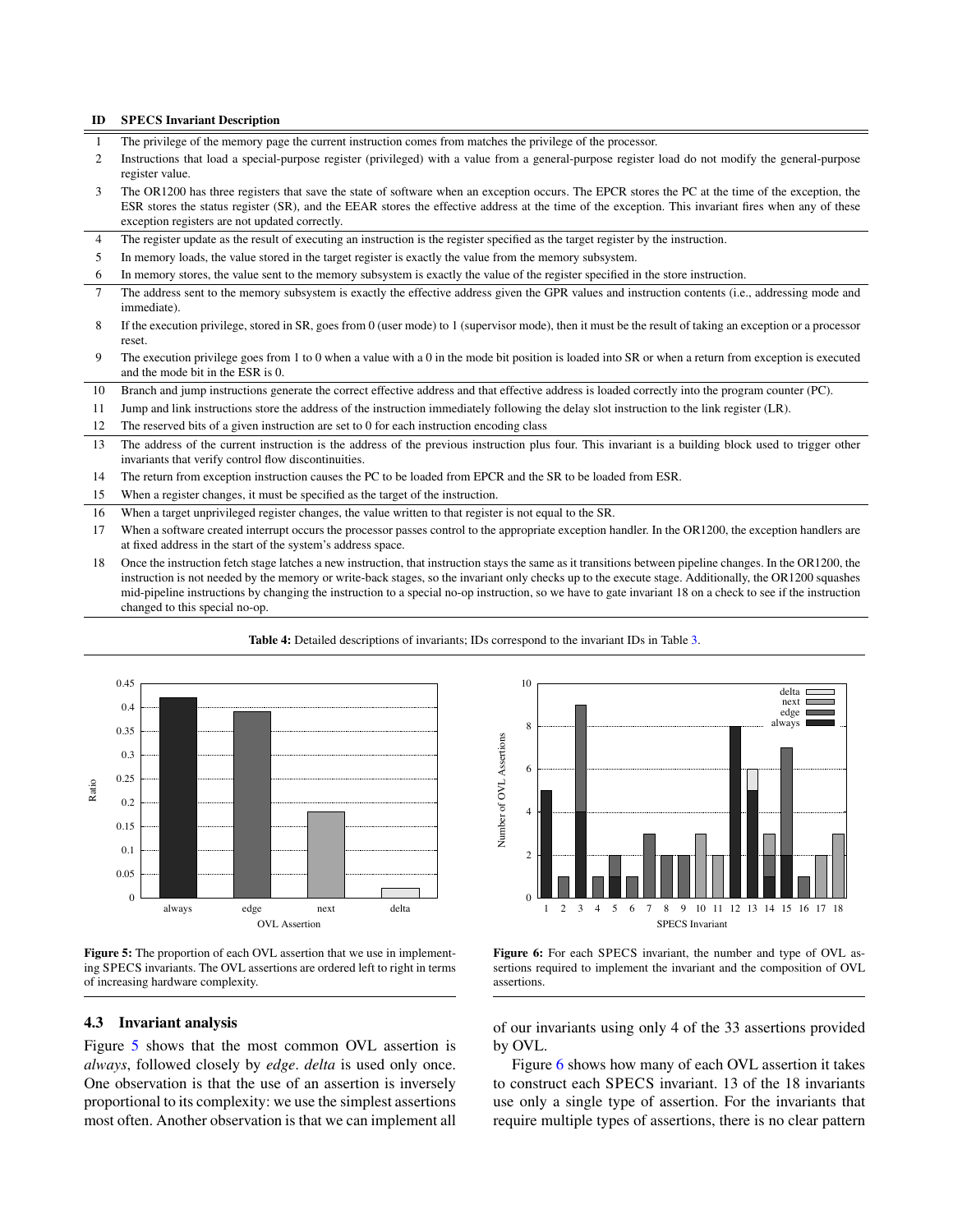<span id="page-7-1"></span>

Figure 7: The ISA and micro-architectural state required to implement the 18 SPECS invariants and a tally of how many times each state item is referenced.

on which types of assertions tend to go together. The most complex invariants use more assertions, but are no more diverse with respect to assertion type than simple invariants.

Figure [7](#page-7-1) shows the ISA and micro-architectural state that SPECS invariants rely on when dynamically verifying ISAlevel state updates. The most important state item is the instruction (INSN) itself—which is why we added invariant 18 to protect the instruction as it moves through the pipeline. The other important state items are the program counter (PC) and information about register file updates, i.e., is this a write (GPR\_WR), what register are we updating (GPR\_ID), and what value is being written (GPR DATA). As it resides outside of the register file, the status register (SR)—which contains the mode bit—is also frequently used by SPECS invariants. To get an idea of what SPECS looks like in an AMD-class processor, look at the difference between uses of SR and ESR (the exception-backup of SR). SR is involved in three times more invariants than ESR even though the both are privileged and hold roughly the same data. The difference in popularity comes from the ability to directly manipulate the SR using software-level instructions, while the only way to change the value of ESR is to trigger an exception. We expect this trend to hold for processors of any complexity: the more ways to update security-critical state, the more invariants required to protect that state.

Another point to note is that the one micro-architecturallevel invariant tends to use more state than the ISA-level invariants. A wider footprint makes the invariant more complex and less portable.

# <span id="page-7-0"></span>5. Evaluation

To demonstrate that SPECS can detect and recover from a realistic and diverse set of security-critical processor bugs, we built a prototype implementation in the OR1200 processor [\[34\]](#page-12-23) and tested it against 14 processor bugs modeled after the classes of errata from Figure [2](#page-2-1) and associated bugactivating programs. $4$  We choose the OR1200 processor because it is an open source processor implementation of nontrivial complexity that allows us to build and evaluate our SPECS design. Ideally, we would implement SPECS in an AMD processor, but complete, open source implementations are not available for x86/x64 architectures. The OpenRISC OR1200 processor is a mature, open source, 32-bit, RISC processor implementing the OR1K instruction set. It has a five stage pipeline, separate instruction and data caches, and support for virtual memory. These traits make it popular in research prototypes and it has even been used in commercial products [\[2,](#page-11-5) [21,](#page-12-24) [36\]](#page-12-25). Inside the OR1200, we craft each of the 14 buggy systems to model the security-critical bug classes that we mined from recent commercial processor errata (Section [2\)](#page-1-1); this ensures that our test cases represent realistic design defects. For each buggy system, we create a program that activates the bug, violating some security policy.

For our prototype, we implemented the 18 invariants described in Table [3.](#page-5-2) The majority of the invariants, 14, come directly from our analysis of the specification, 3 come from the results of our AMD errata analysis, and the last invariant comes from a preliminary evaluation of our SPECS prototype. Of the 18 invariants, 17 keep with our goal of using only ISA-level state.

The goal of this evaluation is to show that SPECS (1) is versatile enough to detect the activations of a wide variety of security-critical processor bugs; (2) has low hardware and software overheads; and (3) supports existing software-only recovery and repair mechanisms.

## 5.1 Detecting the errata-based bugs

As shown in Table [5,](#page-8-0) SPECS assertions correctly detect all of the errata-based buggy systems. SPECS detects 12 of the 14 bugs (87%) using only ISA-level state. The two

<span id="page-7-2"></span><sup>&</sup>lt;sup>4</sup> There is no relationship between the AMD, Bug, and Invariant ID numbers.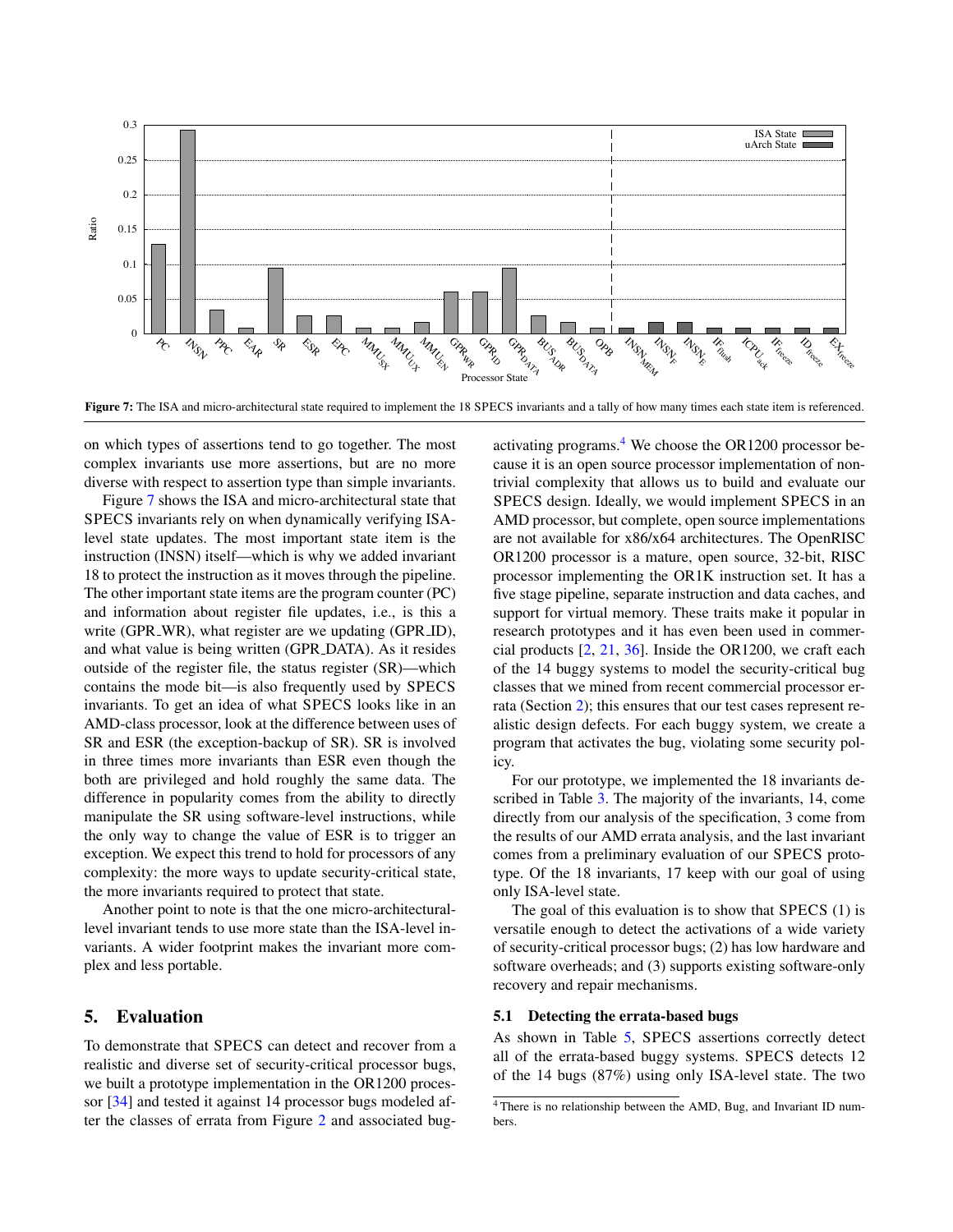<span id="page-8-0"></span>

| <b>Bug ID</b> | <b>Synopsis</b>                                 | <b>Class</b> |            | <b>Detected Pre-recovery Cleanup</b> |
|---------------|-------------------------------------------------|--------------|------------|--------------------------------------|
|               | Privilege escalation by direct access           | ΙU           |            | Correction                           |
|               | Privilege escalation by exception               | ΙU           |            | Correction                           |
| 3             | Privilege anti-de-escalation                    | IU           |            | Correction                           |
| 4             | Register target redirection                     | IU           |            | Correction                           |
| 5             | Register source redirection                     | IU           |            | None                                 |
| 6             | ROP by early kernel exit                        | ΙU           | $\sqrt{+}$ | <b>Backtrack</b>                     |
|               | Disable interrupts by SR contamination          | IU           |            | None                                 |
| 8             | <b>EEAR</b> contamination                       | ΙU           |            | Correction                           |
| 9             | EPCR contamination on exception entry (from PC) | IU           |            | Correction                           |
| 10            | EPCR contamination on exception exit (to PC)    | IU           |            | None                                 |
| 11            | Code injection into kernel                      | EI           |            | <b>Backtrack</b>                     |
| 12            | Selective function skip                         | EI           | $\sqrt{+}$ | <b>Backtrack</b>                     |
| 13            | Register source redirection                     | IR           |            | None                                 |
| 14            | Disable interrupts via micro arch               | XR           |            | <b>Backtrack</b>                     |

Table 5: Errata-based buggy systems: For each errata-based bug, a description of its effect, its class (from Section [2\)](#page-1-1), whether SPECS can detect the bug (Detected:  $\sqrt{ }$  = yes, + = requires micro-architectural state), and the expected minimum recovery required after SPECS squashes in-flight state: in order of complexity, None: no special action required; Correction: need to reset some ISA state to a default/safe value; and Backtrack: need to rollback some ISA state to its previous value.

bugs that bypass the ISA-only invariants do so in the same way: they change the instruction as it moves through the pipeline. This bypasses SPECS because its assertions trust that the instruction is correct. To detect this type of bug we define an invariant using micro-architectural-level state that ensures that the instruction the ISA-level assertions see is the instruction that was loaded from memory. Adding a single invariant (#18) to ensure instruction integrity is enough to detect the remaining two bugs (bugs 6 and 12).

## 5.2 Protection versus time

We believe that because SPECS focuses on the effect of the problem as opposed to the cause of the problem, processor designers will incorporate SPECS in a model where security-critical bugs from previous generation processors become SPECS invariants in next generation processors. To support this point, we investigate how SPECS protects later processors by looking at the invariants required to protect earlier processors. For this, we add invariants in the order of the AMD bug that motivated them. The first 14 invariants came directly from the specification, before analyzing any errata. With just these 14 invariants, SPECS detects 7 of the 14 bugs we implement and the chronologically first 11 of the 28 security-critical errata from recent AMD processors (39%). After adding an invariant to detect activations of the 12<sup>th</sup> AMD bug, SPECS detects 12 of the 14 buggy systems and addresses the first 15 of the 28 AMD bugs (54%). Finally, after adding an invariant to handle the 16<sup>th</sup> AMD bug, SPECS detects all of our 14 bugs and the remaining AMD bugs (100%). We feel that this result supports our classification of AMD bugs into equivalence classes and provides a good model for the life-cycle of SPECS.

#### 5.3 False detections

In our experiments, there are no false detections given the final set of SPECS invariants, but it did not start that way. When it is not possible to precisely define an invariant for a given security-critical state update, there is a tradeoff between missing bug activations and firing when no bug has been activated. SPECS supports erring on either side of the tradeoff space, but for this paper, we prefer the safety of false detections. This section presents each initial false positive and the approach used to eliminate it.

Invariant 3 can produce false detections because of the limits of implementing the invariant at the ISA level. Invariant 3 verifies that the processor updates the exception registers correctly in the event of an exception. False detections occur when an exception interrupts the first instruction in a basic block (a continuous and contiguous dynamic trace of instructions). When this occurs, there is no record of the address that should have been saved to Exception Program Counter Register (EPCR; it holds the PC to return to after the exception returns): the invariants only see the current state and the state about to be committed. Since the instruction was interrupted by the exception, its state was flushed, along with it the PC value that should be saved to EPCR. This means that invariant 3 fires even when the processor updates EPCR correctly—a false detection. We can avoid this by looking for impending exceptions in the invariant.

To determine the rate of this false detection, we run a gamut of software on our FPGA-based prototype, including Linux and MiBench [\[15\]](#page-12-26) benchmarks. We find that the rate of false detections is approximately 1 detection per 20,000 instructions. These detections all occur in a single burst while booting Linux—which is exception heavy (the upper limit is the rate of exceptions). A deeper analysis reveals that the most common cause of false detections is jumping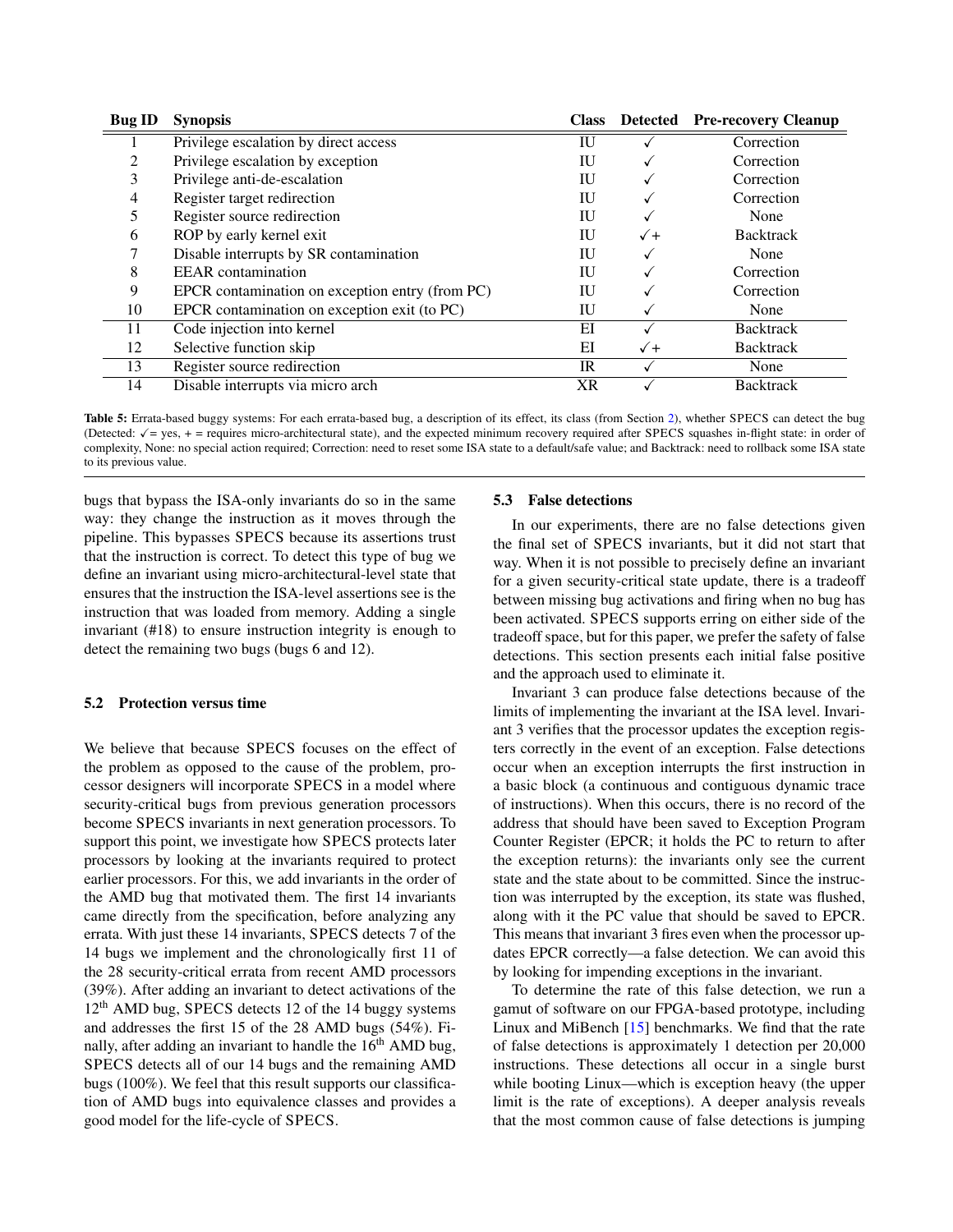<span id="page-9-0"></span>

|              |            | <b>Baseline</b> Minimum | All      |
|--------------|------------|-------------------------|----------|
| Logic        | 7911 LUTs  | 2.16%                   | $4.26\%$ |
| <b>State</b> | 10549 Bits | $2.74\%$                | $4.95\%$ |
| <b>Power</b> | 4.17 W     | $.17\%$                 | $.58\%$  |
| <b>Delay</b> | $13.3$ ns  | $0\%$                   | $0\%$    |

Table 6: SPECS overheads: baseline for the OR1200, Xilinx xupv5-lx110tbased System-on-Chip compared to the overheads of SPECS with only the invariants required to detect all bugs in Table [5](#page-8-0) (Minimum) and all 18 invariants listed in Table [3](#page-5-2) (All).

to an address not in the translation lookaside buffer (TLB). The OR1200 has software-managed TLBs that handle the ensuing TLB miss which causes the effective address to be lost.

Another source of false detections is invariant 1. Invariant 1 fires in a series of bursts early during Linux boot-up, but then ceases. We find that this is due to Linux not correctly assigning page protections—an incomplete implementation of a security policy. Once Linux's boot-up routines correctly set page permissions, invariant 1 no longer fires.

### 5.4 Evaluating the cost of SPECS

Experiments show that SPECS effectively addresses all errata-based bugs that make up our evaluation platform. Experiments also show that false detections (and by extension, activations of recovery/repair software) are rare. The goal of this section is to measure the hardware overhead of SPECS. We look at all invariants as a group, the relative overheads of individual invariants, and the relative overheads of each OVL assertion that SPECS employs.

Table [6](#page-9-0) shows less than 5% hardware overhead and no run-time overhead (in the common case) due to SPECS. Table [6](#page-9-0) explores the hardware overheads at two design points: *Minimum* represents SPECS with only the invariants required to detect all of the errata-based bugs, while *All* represents all invariants being implemented in the OR1200. The invariants from Table [3](#page-5-2) that make up *Minimum* are 3, 8, 9, 14, 15, 17, and 18.

There is a sizable jump in overhead when going from the 7 invariants in *Minimum* to all 18 invariants. Figure [8](#page-9-1) shows how each invariant contributes to the total overhead of SPECS. Invariants 3, 5, and 13 stand out as the most costly invariants. One might assume that these three invariants are the most complex or require the most OVL assertions, but by comparing Figures [6](#page-6-2) and [8,](#page-9-1) we see that is not always the case. For example, invariants 1 and 12 both use relatively many assertions, but they have relatively low overheads. This is because these invariants read ISA-level state that is much smaller than 32-bits. This allows the tools to optimize the assertions, reducing their gate count.

It is also difficult to determine the hardware cost of a given invariant due to the different hardware cost of the individual assertions. Figure [9](#page-9-2) presents the hardware overheads of the OVL assertions that SPECS invariants use. Figure [9](#page-9-2)

<span id="page-9-1"></span>

Figure 8: Hardware overheads of each SPECS invariant relative to the OVL always assertion.

<span id="page-9-2"></span>

Figure 9: Hardware overheads of each OVL assertion relative to the OVL always assertion. For assertions that have configuration parameters, i.e., next and delta, we explore the effects of selecting different parameters. next x: x is the maximum number of ticks between the triggering event and the expected event. delta x,y: x is the number of bits in the input data and y is the number of bits in the maximum allowed delta (e.g.,  $8 \text{ bits} = +1.256$ ).

also includes a parameter exploration for the assertions that are configurable. These results show the the hardware overheads vary greatly across assertion types. Fortunately, *delta*, the most expensive assertion, is also the least used, while the most used is the simplest!

## <span id="page-9-3"></span>5.5 Recovering from invariant violations

SPECS supports existing software-level recovery and repair approaches by providing precise introspection points when software activates security-critical processor bugs. To aid fitting existing recovery and repair approaches to SPECS, this section provides details on the consistency of ISA-level state after SPECS squashes in-flight state updates.

Table [5](#page-8-0) lists, for each buggy system, the amount of ISAlevel state clean-up necessary post detection. Sometimes SPECS write gating is enough to ensure a consistent state,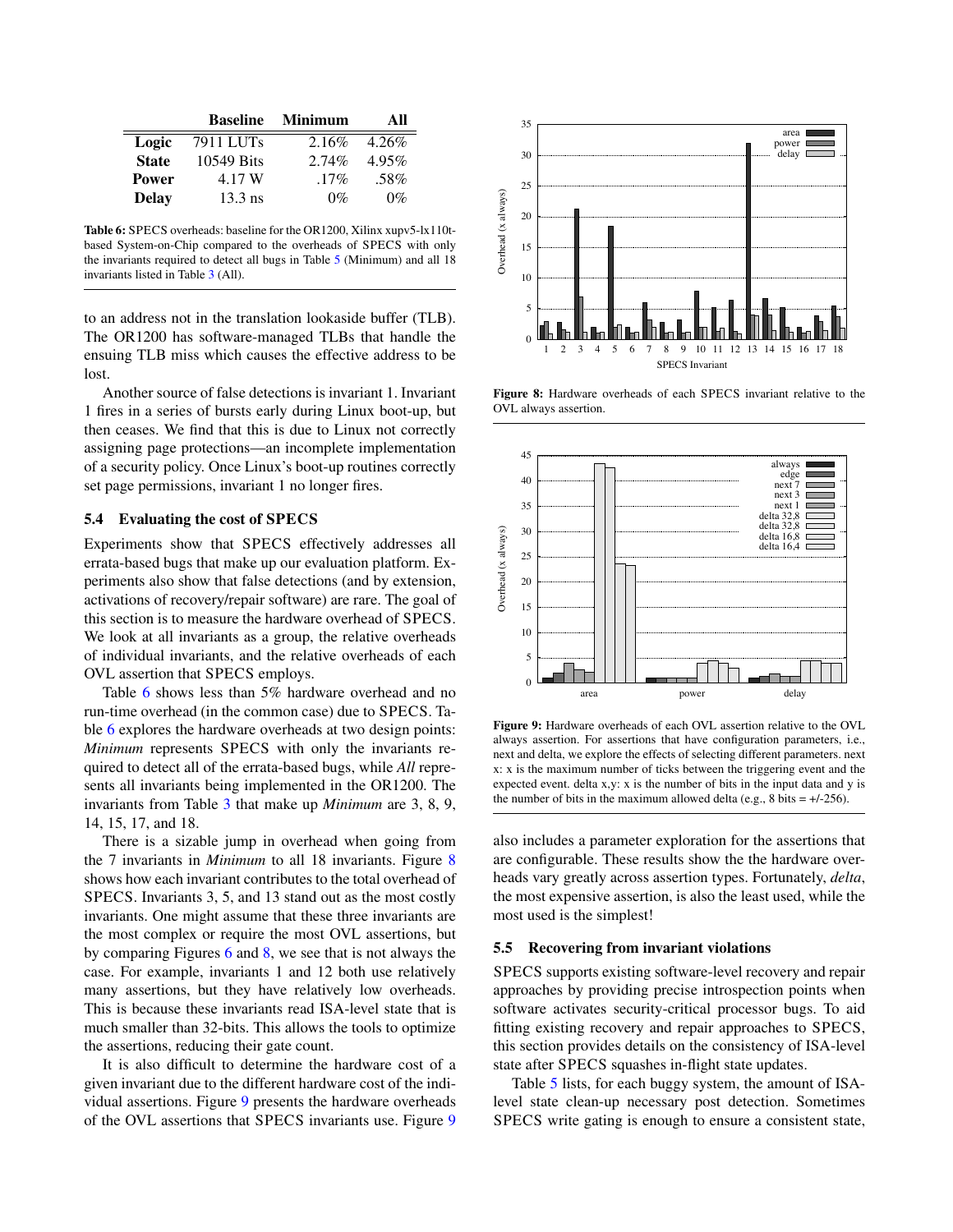but other times a rollback to the previous state value is required. There are three distinct levels of state clean-up. Aside from no correction being required (*None*), the simplest clean-up is *Correction*, which involves resetting the contaminated ISA-level state to a safe value (e.g., setting the processor mode to user mode in the event of a privilege escalation) and then continuing execution. The most complex clean-up is *Backtrack*. *Backtrack* differs from *Correction* in that there is no safe or obvious previous value. This means that the previous value needs to be restored by the recovery or repair software. One approach to *Backtrack* is to provide a few cycles of checkpointing for security-critical state. Another approach is to recalculate the value by retracing execution.

# 6. Discussion

Our presentation of SPECS's implementation and evaluation did not address two important points, namely, scaling SPECS to x86 class processors and limitations of SPECS. We address these questions now.

## 6.1 Implementing SPECS in x86

Section [5](#page-7-0) shows that SPECS is effective and efficient at detecting x86-like bugs implemented in a more simple processor architecture. The longer-term goal, however, is to have SPECS adopted by commercial processor manufacturers, thus it is important to address how SPECS scales with processor complexity. Lacking an open source x86 implementation we can augment with SPECS, we address how SPECS scales in a qualitative manner, but we do expect SPECS to scale to x86 processors.

We expect SPECS to scale to x86 processors. Complexity in commercial processors stems largely from logic devoted to increasing performance—as opposed to the functionality that SPECS must protect. These optimizations add state below the level of the software interface, i.e., without changing the architecturally visible state (e.g., out-of-order execution). SPECS monitors only the architecturally visible state (e.g., special-purpose registers). This means that x86 class processors are likely to have proportionally less ISAlevel state than the OR1200 we evaluate with, resulting in relatively lower overheads due to SPECS. We also expect SPECS to scale because the types of architecturally visible state and rules guarding state updates are similar in the OR1200 and x86, with the x86 just having much more state and instructions: we do not know of a unique aspect of x86 at the ISA-level fundamentally different from the OR1200.

# 6.2 Limitations

SPECS is not able to detect all possible processor bugs, nor can it guarantee that all inconsistent state is flushed (Section [5.5\)](#page-9-3). By construction, SPECS cannot detect contaminations to general-purpose state. General-purpose state is updated in a myriad of ways; as opposed to the few and simple ways that security-critical state is updated. To apply SPECS to general-purpose functionality, the number and complexity

of invariants must greatly increase. Since the assertions are at the same level of abstraction as the functional description, the increase in number and complexity of invariants is the same order of magnitude as the increase in processor functionality that SPECS must protect. While SPECS is capable, the result amounts to a second implementation of the ISA. As stated earlier, software is better suited for generalpurpose protection [\[6\]](#page-11-0).

Another limitation of SPECS is that it cannot defend against processor bugs that change ISA-level state before SPECS taps the signal. Section [3.6](#page-4-1) showed how to use micro-architectural state to prevent the the instruction from being contaminated in this fashion (from bugs 6 and 12). Another possibility is a manufacturing defect, a single-event upset, or a wear-out that contaminates the state holding element itself or the wires that feed SPECS's view of ISA-level state. Two options to address this problem outside of SPECS are to add error correction logic to state holding memories or to manufacture security critical components of the processor at a more resilient process node.

# 7. Additional related work

This section covers work related to SPECS. Specifically, we cover processor errata as software-level security vulnerabilities, alternative approaches to patching design-time processor bugs, and a overview of recovery approaches and how SPECS supports them.

## 7.1 Processor imperfections

The idea that processor errata can impact the security of a system is not new. Theo de Raadt was the first to link Intel errata to potential security vulnerabilities in the OpenBSD operating system [\[11\]](#page-12-18). Inspired by de Raadt's ideas, others implemented software-level attacks that used Intel errata as a foothold [\[3,](#page-11-4) [12,](#page-12-19) [23\]](#page-12-20). The difference between previous efforts in exploiting a single erratum as a foothold for a softwarelevel attack and our work is that our analysis extends beyond a single attack; we identify both a set of errata that make it past functional verification and the different classes of vulnerabilities created by these errata that software can not protect itself from.

#### 7.2 Patching processor bugs

Ideally, all design-time processor imperfections should be addressed. The best way to do this is by proving correctness using formal verification. Although formal methods have made great strides in recent years, full formal verification of modern processors remains out of reach—as is evident from the number of errata in commercial processors [\[20,](#page-12-2) [24\]](#page-12-27). One approach to patching processor bugs that escape verification is to add redundant but diverse computations. DIVA [\[1\]](#page-11-3), as mentioned in Section [1,](#page-0-1) is a processor bug patching mechanism that leverages redundant implementations of the instruction set combined inside a single processor. In DIVA, a simplified checker core verifies the computation results of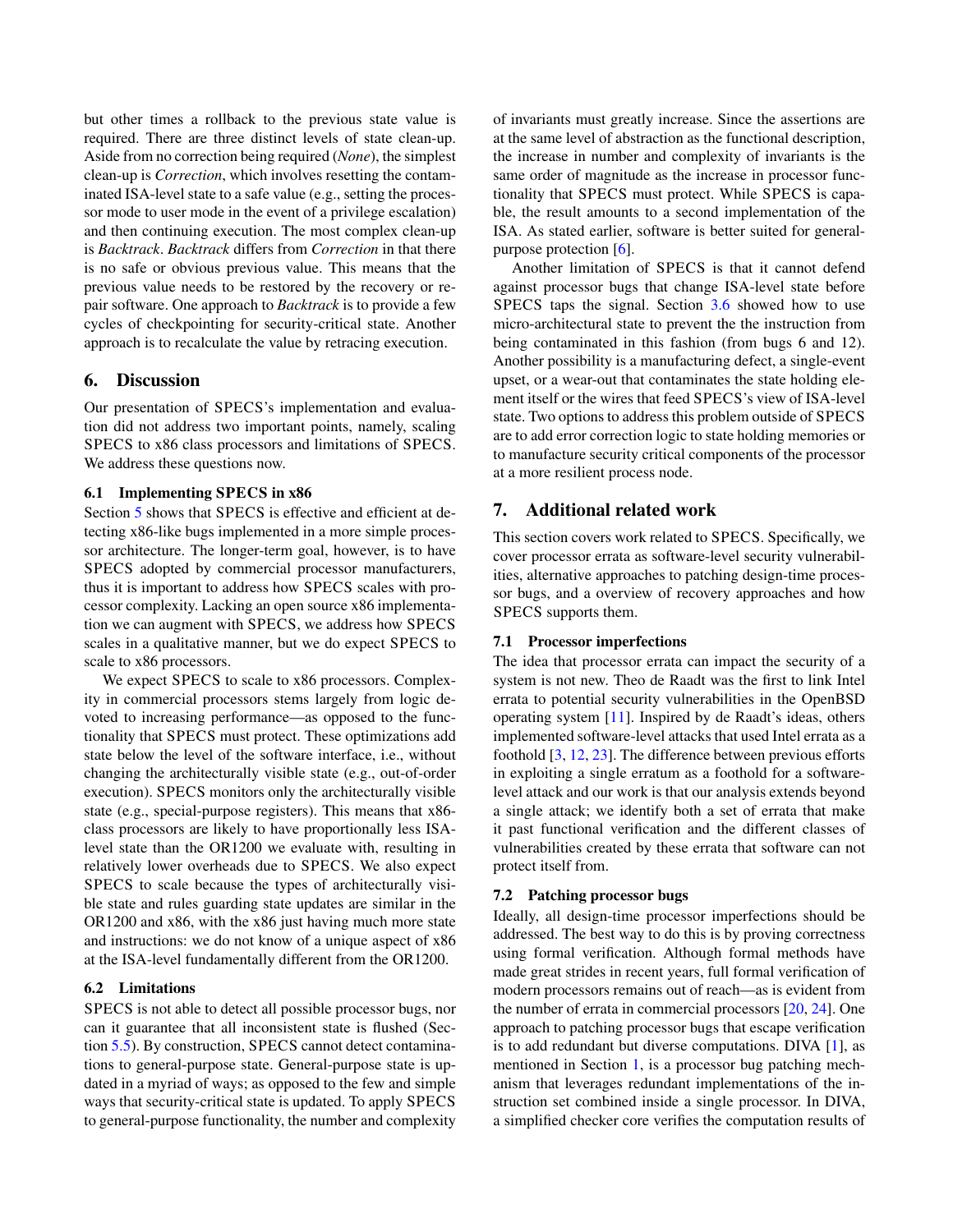the full-featured core before the processor commits the results to the ISA level. Since the checker core must be simple enough to formally verify, its performance is reduced and slows execution; in contrast, SPECS provides introspection points that enable recovery approaches that add overhead *only* when the processor violates security invariants.

Another approach to patching arbitrary processor bugs is signature-based detection of processor bug activations. Constantinides et al. [\[7\]](#page-12-28) and Phoenix [\[37\]](#page-12-16) use low-level hardware state (flip-flops) to form bug signatures and monitor the run time state of the processor for matches. Such techniques can detect more imperfections than SPECS, but at a cost: (1) they require two extra flip-flops for every flip-flop in the design and (2) heavy contention on opcode flip-flops limits how many bugs the approaches can monitor concurrently [\[17\]](#page-12-29). These overheads can be significant; Phoenix, for example incurs up to 200% additional hardware.

Similar to signature-based detectors, but at the opposite end of the design tradeoff space is the idea of Semantic Guardians [\[44\]](#page-12-30). Semantic Guardians are assertions on lowlevel state that fire whenever the processor enters a state at runtime that was not functionally verified. This does not suffer from the heavy contention on a shared resource seen in signature-based approaches, as each unverified state has its own assertion circuit. The problem with this approach is that many states are not seen during verification and building an assertion for each state is not practical.

#### 7.3 Recovery

The most common recovery strategy is to use a checkpointing and rollback mechanism. While there are a range of low overhead checkpointing options available [\[10,](#page-12-31) [13,](#page-12-32) [41\]](#page-12-33), our analysis of recent errata shows that re-executing is not enough to move software state past the malicious circuit. Even in the case of a homogeneous multiprocessor, reexecuting the bug-inducing instruction sequence may activate the bug. This means that a form of processor repair or recoding of software is required to handle arbitrary security invariant violations.

Changing software to recover from incomplete hardware is not a new idea; before the ubiquity of hardware floating point (FP) units, processors lacking FP hardware supported ISA-mandated FP instructions by triggering an exception and using FP emulation firmware to produce a correct result [\[25\]](#page-12-34). Narayanasamy et al. [\[33\]](#page-12-13) extend this idea to processor bug patching by using simple, ad hoc, instruction rewriting routines that run on the macro expander DISE [\[9\]](#page-12-35) in an attempt to avoid activating the bug, and suggest specific software-based recovery strategies for five errata. BlueChip [\[18\]](#page-12-36), a further elaboration of this scheme, is a recovery mechanism targeted at malicious circuits implemented as a Linux device driver. SPECS provides a low overhead way of invoking the BlueChip recovery routines when they are needed.

# 8. Conclusion

SPECS is a new approach to patching processor bugs. SPECS adds a small amount of hardware to a processor that dynamically verifies security invariants. SPECS works in the background, not affecting software in the common case of a bug-free execution. Should software activate a processor bug that causes a violation of a security invariant, SPECS creates an introspection point for existing repair and recovery schemes. Experiments with a SPECS implementation show its practicality and effectiveness at detecting a range of errata-inspired processor bugs.

Our results validate the hybrid approach of SPECS. Previous research shows that software can practically address a wide range of processor bugs—but not all. Previous research also shows hardware can address the processor bugs that software cannot, but a system powerful enough to address all possible processor bugs is impractical. SPECS represents a middle ground: where small amounts of hardware ensure a baseline of processor functionality and software is free to protect itself, as it sees fit, from the bugs in the rest.

# Acknowledgments

The paper was improved with constructive comments from anonymous reviewers; we appreciate your work, expertise, and insights. The work also benefited from discussions with Kevin Fu, Milo M. K. Martin, and David Wagner. This research was supported in part by Intel through the ISTC for Secure Computing, by the AFOSR under MURI Award FA9550-09-1-0539, by MARCO and DARPA via C-FAR (one of the six SRC STARnet Centers), and by the National Science Foundation under grants CCF-0810947, CNS-1331652 and CNS-1040672. Any opinions, findings, conclusions, and recommendations expressed in this paper are solely those of the authors.

# References

- <span id="page-11-3"></span>[1] T. M. Austin, "DIVA: a reliable substrate for deep submicron microarchitecture design," in *International Symposium on Microarchitecture*, 1999.
- <span id="page-11-5"></span>[2] Beyond Semiconductor, "Beyond BA22 Embedded Processor," [http://www.beyondsemi.com/25/beyond-ba22](http://www.beyondsemi.com/25/beyond-ba22-embedded-processor) [embedded-processor.](http://www.beyondsemi.com/25/beyond-ba22-embedded-processor)
- <span id="page-11-4"></span>[3] E. Biham, Y. Carmeli, and A. Shamir, "Bug attacks," in *Conference on Cryptology: Advances in Cryptology*, 2008.
- <span id="page-11-1"></span>[4] biornstar. (2011) nacl\_cpuid.c uses vendor string in features check. NativeClient Bug Tracker. Google. [Online]. Available: <https://code.google.com/p/nativeclient/issues/detail?id=2508>
- <span id="page-11-2"></span>[5] cbiffle@google.com. (2010) Nacl should accept x86 'int3' instruction or offer a plausible alternative. NativeClient Bug Tracker. Google. [Online]. Available: <https://code.google.com/p/nativeclient/issues/detail?id=645>
- <span id="page-11-0"></span>[6] J. Chang, G. A. Reis, and D. I. August, "Automatic Instruction-Level Software-Only Recovery," in *International Conference on Dependable Systems and Networks*, 2006.